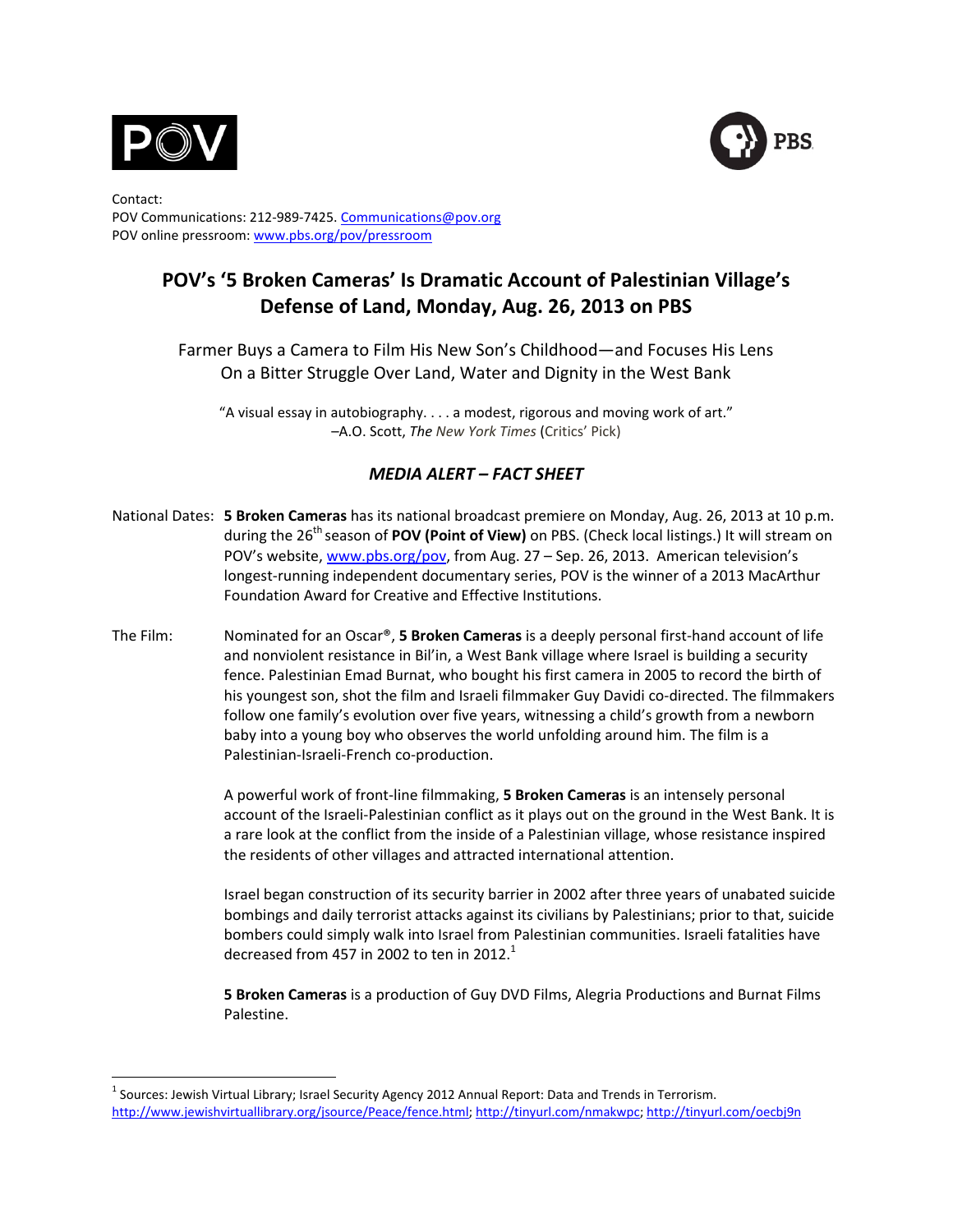Embed a trailer, download press materials and learn more at www.pbs.org/pressroom.

- Online: www.pbs.org/pov/5brokencameras POV's Webby Award-winning website offers a broad range of exclusive online content to enhance the broadcast of 5 Broken Cameras. Watch the full film online for free for a limited time following the broadcast (Aug. 27 – Sep. 26, 2013), view a video interview with the director, and download a discussion guide and other viewing resources.
- Outreach: POV works with educators, public television stations and national and community groups across the country to foster dialogue around the issues presented in our films. For a list of upcoming screening events, go to www.pbs.org/pov/outreach. POV and nationally recognized media educator Dr. Faith Rogow develop discussion guides and lesson plans to facilitate conversations. The 5 Broken Cameras discussion guide includes background information, prompts for dialogue and taking action steps, and a list of resources. The materials are available free of charge at www.pbs.org/pov/5brokencameras. Education consultant Michele Israel has also developed a lesson plan to accompany the film. Event organizers may email events@pov.org to request a free loaned DVD to screen.

### Filmmakers'

Statements: "It was a very hard decision for me to make a personal film," says co-director Emad Burnat. "This is not something people here [in the West Bank] can understand easily. It also means exposure that can lead to arrest or worse."

> "I knew Emad had natural visual talent," adds co-director Guy Davidi, "but when I first looked at the footage I wasn't sure we could create a truly new story. Then, when Emad began explaining his personal connections to the people I was seeing in his footage, I realized we had the makings of a film that would tell the events in a new way, as Emad experienced them with his cameras."

#### Filmmaker Bios: Emad Burnat, Co-director, Cinematographer

Emad Burnat is a Palestinian farmer and freelance cameraman and photographer. His credits include filming for TV channels such as Al-Jazeera, Israeli channels 1, 2 and 10, and Palestinian television. He has also worked with Reuters on several occasions, and he filmed footage for the documentaries *Bil'in, My Love, Palestine Kids, Open Close* and *Interrupted* Streams, among others.

#### Guy Davidi, Co-director, Co-editor

Born in Jaffa, Israel, Guy Davidi is a documentary filmmaker and teacher. He has been directing, editing and shooting films since the age of 16. As a cameraman, he shot the films *Hamza* and *Journal d'Une Orange, Aller Simple* for France 3. Davidi has also directed many short documentaries including *In Working Progress, Keywords*, and *Women Defying Barriers*, which were presented at film festivals and theatrical venues worldwide. In 2010, Davidi's first feature, *Interrupted Streams*, premiered to acclaim at the Jerusalem Film Festival.

Related Stories: "John Kerry Keeps on Keeping on for Israel-Arab Peace negotiations," New York *Daily News*, July 8, 2013. http://www.nydailynews.com/opinion/palestine-trap-article-1.1391509

> "Netanyahu: Egypt border fence essential to prevention of terror attacks," by Gavriel Fiske, The Times of Israel, July 7, 2013. http://www.timesofisrael.com/netanyahu-egypt-borderfence-halted-flow-of-migrants/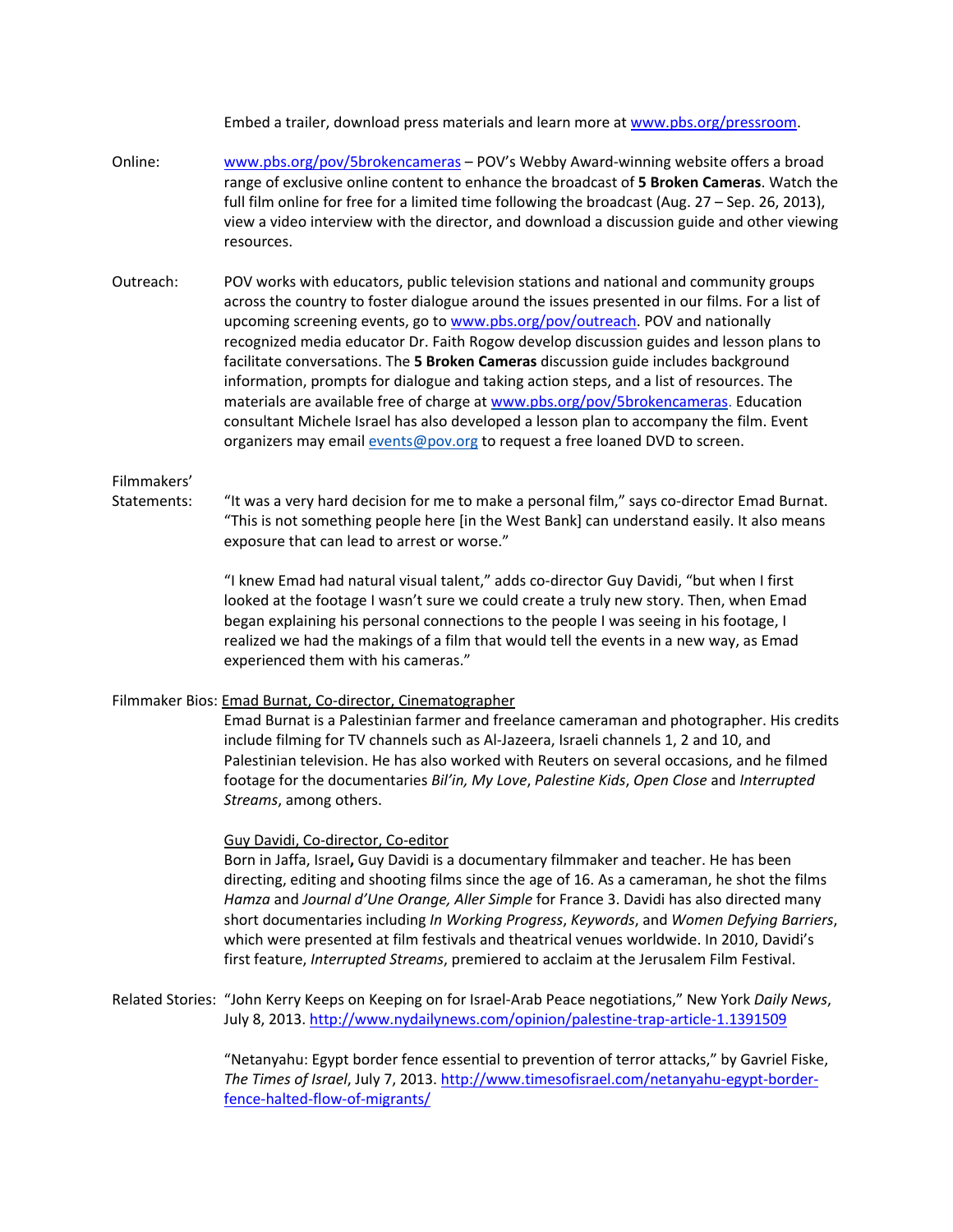"Rocket Fire From Gaza Shakes Cease-Fire With Israel," by Isabel Kershner, The New York *Times*, June 27, 2013. http://tinyurl.com/qcoatsf

"'5 Broken Cameras' and blaming the victim on the West Bank," *NPR Ombudsman*, March 8, 2013. http://www.npr.org/blogs/ombudsman/2013/03/04/173457628/5-broken-camerasand-blaming-the-victim-on-the-west-bank

"A West Bank story, told through Palestinian eyes," by Larry Abramson. NPR, All Things Considered, February 20, 2013. http://m.npr.org/news/front/172505481?start=5

"Seven years, '5 Broken Cameras': documenting the occupation," by Thomas White, Documentary.org, Feb. 2013. http://www.documentary.org/magazine/seven-years-5broken-cameras-documenting-occupation

"Palestine sets up tents where Israel plans homes" by Isabel Kershner, *The New York Times*, Jan. 11, 2013. http://www.nytimes.com/2013/01/12/world/middleeast/palestinians-set-upcamp-in-israeli-occupied-west-bank-territory.html?\_r=0

"Israel Security Fence Architect: Why the Barrier Had to Be Built," by Col. (Res.) Dr. Danny Tirza, Al Monitor, July 1, 2012. http://www.al-monitor.com/pulse/originals/2012/almonitor/israeli-security-fence-architect.html

| Credits:   | Directors:                                                                                                               | Emad Burnat, Guy Davidi                                       |
|------------|--------------------------------------------------------------------------------------------------------------------------|---------------------------------------------------------------|
|            | Writer:                                                                                                                  | <b>Guy Davidi</b>                                             |
|            | Producers:                                                                                                               | Christine Camdessus, Serge Gordey, Emad Burnat,<br>Guy Davidi |
|            | Cinematographer:                                                                                                         | <b>Emad Burnat</b>                                            |
|            | Editors:                                                                                                                 | Véronique Lagoarde-Ségot, Guy Davidi                          |
|            | <b>Original Music:</b>                                                                                                   | Samir Joubran, Wissam Joubran, Adnan Joubran                  |
|            | Additional Cinematography:                                                                                               | Yisrael Puterman, Guy Davidi, Jonathan Massey,                |
|            |                                                                                                                          | Alexandre Goetschmann, Shay Carmeli Pollak,                   |
|            |                                                                                                                          | Heitham Abu-Rahme, David Reeb, Islam Amira,                   |
|            |                                                                                                                          | Bassam Hamad                                                  |
|            | <b>Running Time:</b>                                                                                                     | 86:46                                                         |
|            | <b>POV Series Credits:</b>                                                                                               |                                                               |
|            | <b>Executive Producer:</b>                                                                                               | Simon Kilmurry                                                |
|            | Co-Executive Producer:                                                                                                   | Cynthia López                                                 |
|            | VP, Programming and Production:                                                                                          | Chris White                                                   |
|            | <b>Coordinating Producer:</b>                                                                                            | Andrew Catauro                                                |
| Awards &   |                                                                                                                          |                                                               |
| Festivals: | Nominee, Academy Award <sup>®</sup> , Best Documentary Feature, 2013                                                     |                                                               |
|            | Winner, Feature Length Special Jury Award and Audience Award, International Documentary<br>Film Festival Amsterdam, 2011 |                                                               |
|            |                                                                                                                          |                                                               |
|            | Winner, Best Israeli Documentary, Jerusalem Film Festival, 2012                                                          |                                                               |
|            |                                                                                                                          | Winner, Audience Award, Sheffield Doc/Fest, 2012              |
|            | Winner, Busan Cinephile Award, Busan International Film Festival, 2012                                                   |                                                               |
|            |                                                                                                                          |                                                               |